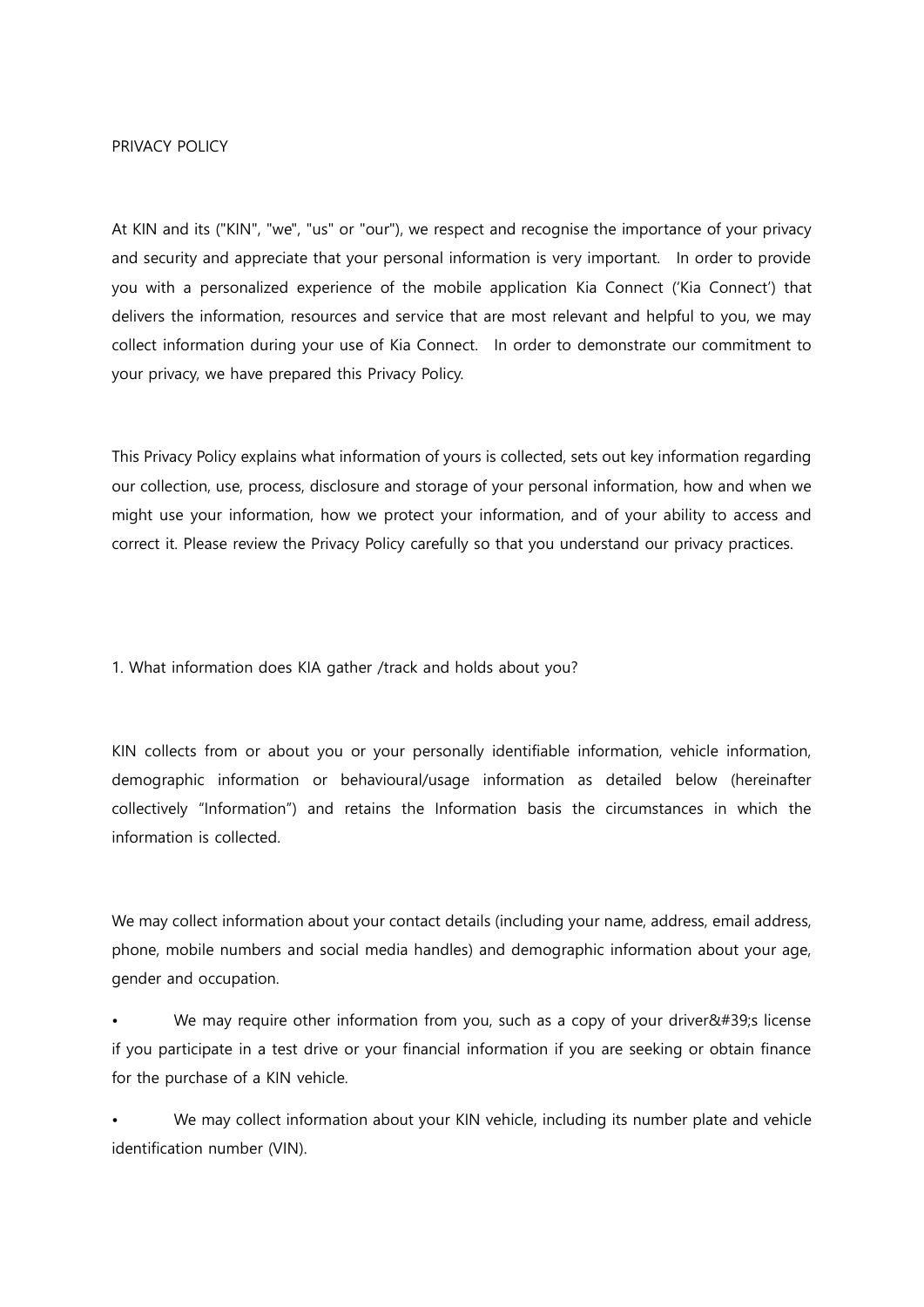We may also collect answers you provide to questions we ask and other information relating to your dealings with KIN or KIN dealers.

• If you register/use Kia Connect, we may also collect information (some of which may be personal information about you), including:

- the number of trips and distances that you have driven;

- the location of your vehicle, including historical locations;

- Vehicle diagnostic information, such as tyre pressure, amount of fuel in the tank and engine information;

- vehicle driving information, such as speed, braking and acceleration information; and

- mobile phone information such as number, model, operating system and personal location data where you have activated location services on your mobile device.

If you request or receive roadside assistance services, we may collect information about where (e.g., location) and when (viz., date, time) you requested roadside assistance services and the assistance service that is required.

Upon your visit to/usage of Kia Connect we may record your server IP address, domain name, the date and time of your visit and the pages viewed etc. This information may be collected using cookies. User preferences are stored in cookies, which track user trends and patterns of use, and allow Kia Connect to interact more efficiently with you.

In addition to the types of information identified above, KIN may collect personal information as otherwise permitted or required by applicable law.

2. What does KIN do with the information?

The purposes for which we collect, hold, use and disclose your information will depend on the circumstances for which we collect it. In general, we may use and disclose your information for the purposes for which we collect it and related purposes which you would reasonably expect and as otherwise authorised or required by applicable law. Specific purposes, for which we may collect, hold, use and disclose personal information include:

to send you information or contact you when necessary.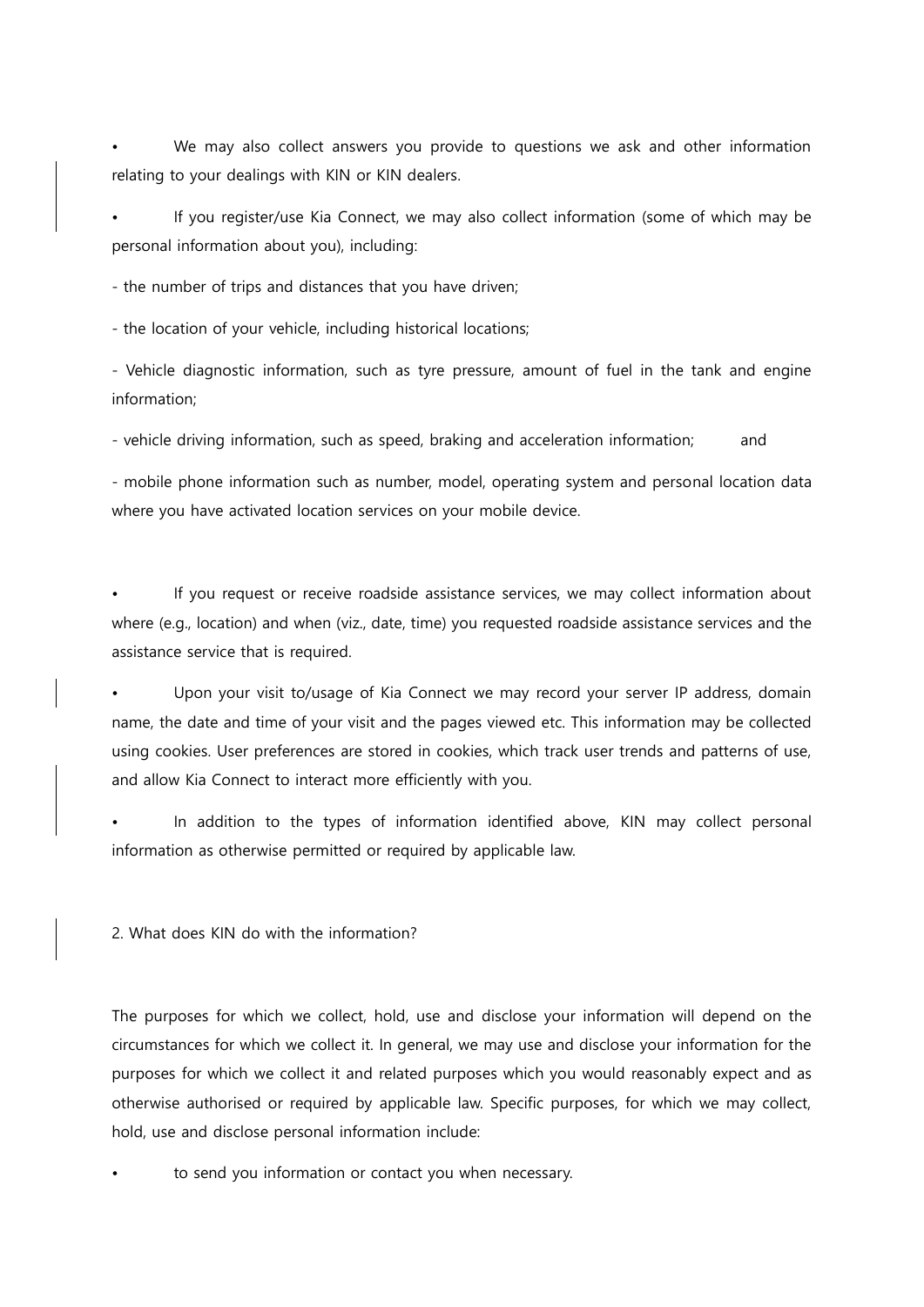we collect your personal information so that we can do business together and for reasons related to our business operations, such as to ensure we deliver quality products and services to our customers and potential customers;

To send you offers or invite you to events which we think could be of interest to you.

we may contact you in your vehicle or email, or by telephone at the contact number provided by you, and, in some circumstances, by prerecorded message, even if doing so may result in additional telecommunications fees or charges to you, to discuss your account, offer unsolicited promotions, or to deliver services

to provide you and our authorized KIN dealers with necessary support;

• to attend to or assist in the servicing or repair of your KIN vehicle, including the provision of roadside assistance services

for product development, market research, and other marketing and promotional activities;

• to carry out our legal compliance obligations, such as to conduct a product safety recall where necessary;

to provide you with notifications and information about your KIN Vehicle;

to inform you of a field service action affecting your KIN Vehicle;

to send you service reminders;

to contact you directly or through our service providers and research agencies, to obtain your feedback and find out your level of satisfaction with our products, services and our authorized KIN dealers;

KIN records the basic information about your visits to Kia Connect usage, for systems administration, statistical and troubleshooting purposes. We use your IP address to help diagnose problem with our server and to administer Kia Connect.

To provide the service and for quality assurance and training purposes, the authorised third party service providers may monitor and record conversations between their respective service centers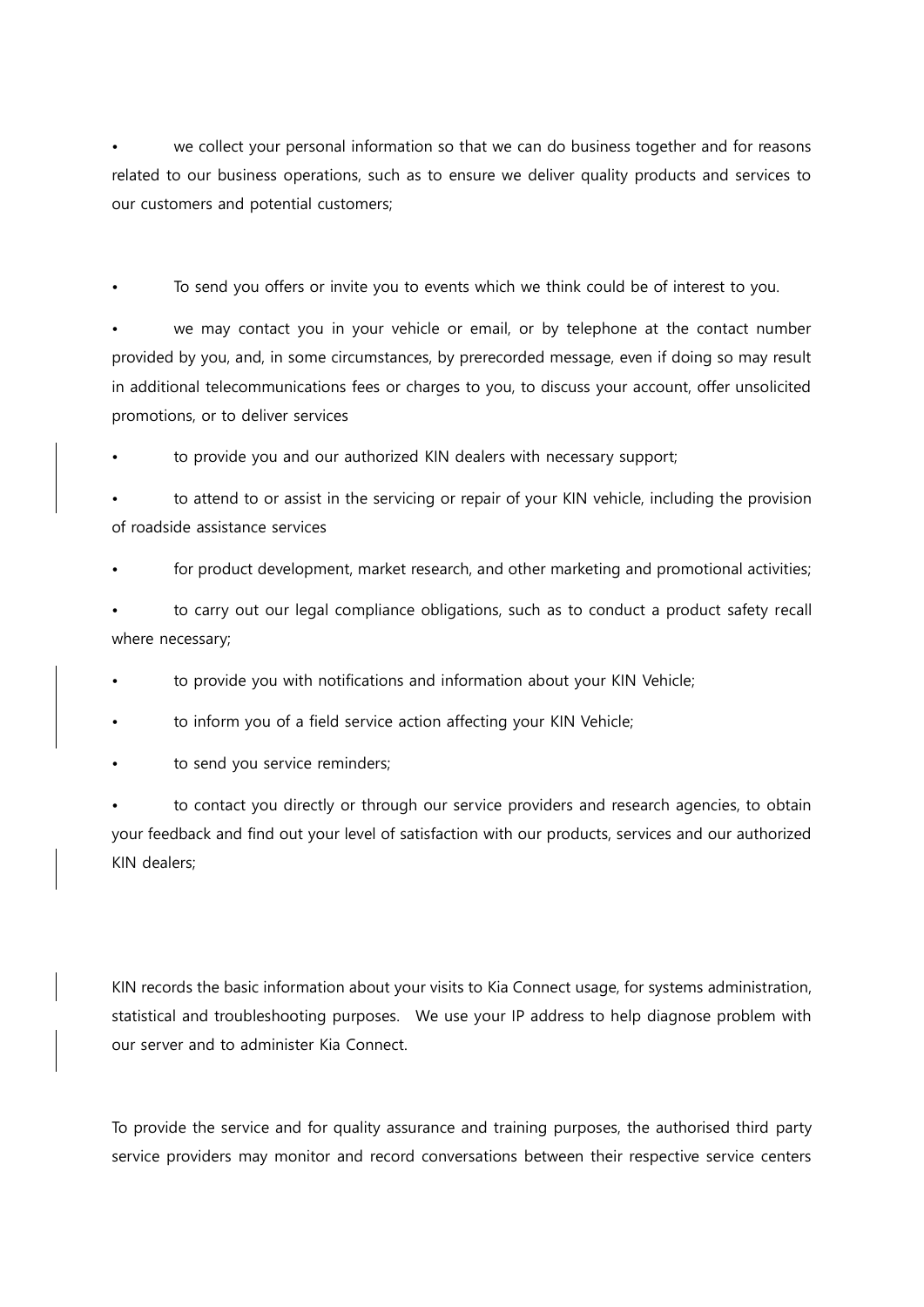and you and your vehicle's occupants or others. You, on behalf of yourself, all occupants of your vehicle, and anyone engaged in a conversation with an authorised third party service providers about your vehicle or your Kia Connect account, consent to monitoring, recording and sharing of call recordings of all conversations between the authorised third party service providers and you or others and you release KIN and its Service Providers from and against any and all claims, liabilities, losses etc. arising out of such monitoring, recording or sharing/disclosure of conversations.

3. Consequences if you don't provide your information?

If we are unable to collect information we require, we may not be able to provide the services (some of which may be provided by authorised third party service providers) that you are looking for through Kia Connect.

4. With whom does KIN share the information?

KIN does not sell or rent your information to any third parties. Generally, KIN as it deems appropriate, may disclose/share (and you authorize us to disclose) your information to third parties viz., affiliates, auditors, authorized dealers, third party, legal advisers and marketing partners etc. contracted to provide services on our behalf in connection with the services delivered under Kia Connect. This may include:

• KIN and our authorized dealers share information about KIN customers, so we may disclose your information to our authorized dealers and vice versa.

• our employees, officers, contractors, service providers and agents (such as marketing agencies, market research providers, roadside assistance service providers, insurance providers, financiers, website and data hosting providers and other IT suppliers);

our related and affiliated companies;

• Our authorized dealers and technology service providers in connection with the operation of the services under Kia Connect.

• insurance providers in order for them to provide tailored insurance policies to you;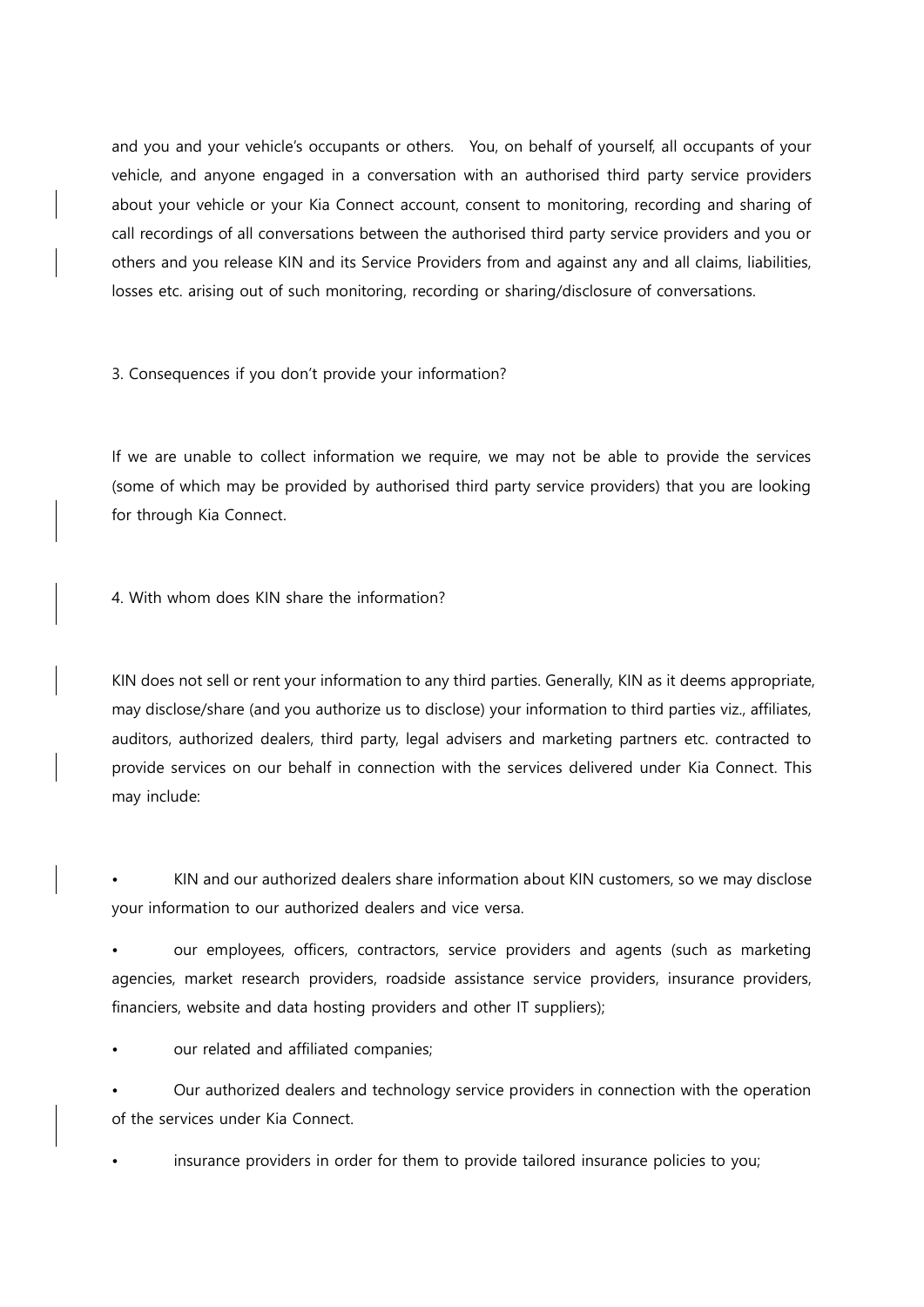• Third parties that require the information for law enforcement or to prevent a serious threat to public safety; and as otherwise permitted or required by applicable law.

Statutory authorities including but not limited to law enforcement agency or other government officials as reasonably necessary to respond/comply with the statutory mandate including but not limited to court orders or other legal process

5. How KIN protects your information?

Your account information is password-protected and KIN has taken adequate security measures to secure access to your personal data. We also have physical, electronic, and procedural safeguards that comply with the laws prevalent in India to protect personal information about you and, accordingly, we take appropriate security measures to protect against unauthorized access, alteration, disclosure or destruction of your personal information stored on Kia Connect to ensure the protection and preservation of your privacy.

The privacy and protection of your Information is vitally important to us. All information accumulated will be acquired, processed, and used according to the applicable regulations governing the protection of information for the sole purpose of delivering services under Kia Connect and managing and maintaining KIN's own legitimate business interests. Any user statistics that we may provide to prospective advertisers or partners regarding your Kia Connect usage are provided in the aggregate only and do not include any personally identifiable information about any individual user. Despite our efforts to protect your personally identifiable information through security procedures commensurate with industry standards, we cannot ensure or warrant the security of any Information you transmit to us. You transmit all such information at your own risk. We exclude all liability (including in negligence) for the consequences of any unauthorised access to, disclosure of, misuse of or loss or corruption of your Information.

6. Third party websites

Kia Connect may contain links to applications/websites owned or operated by KIN and/or third parties, including owned or operated by third party service providers affiliated with KIN. We take no responsibility for the privacy practices or content of other applications/websites, which are not under the control of KIN. Other applications/websites may contain their own privacy policies and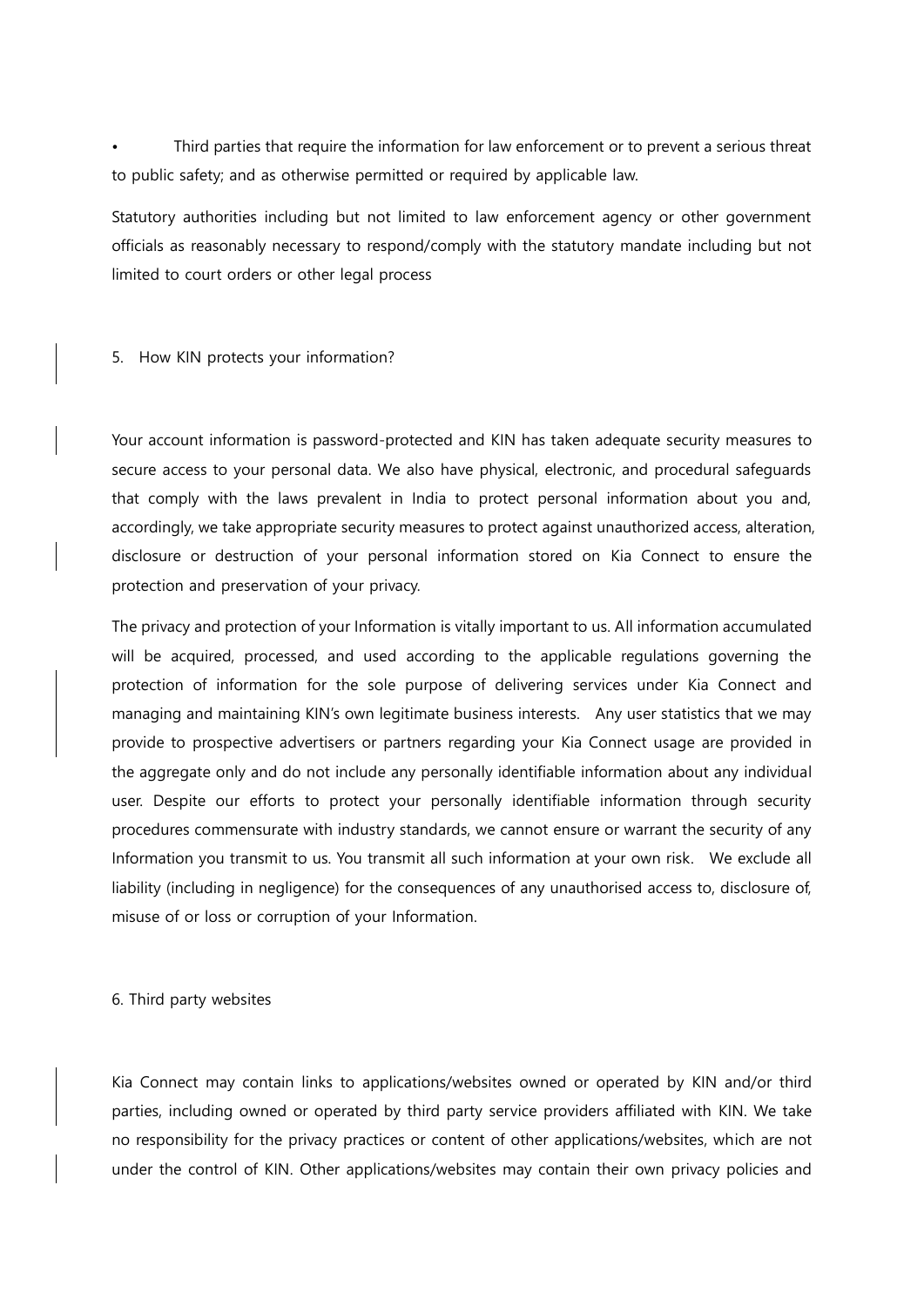their owners or operators are responsible for informing you about their security and privacy practices. We recommend that you thoroughly read the privacy policies of these third party applications/websites.

If you post information in Kia Connect or to our social media channels, you acknowledge that such information may be publicly available. We recommend that you use your discretion in deciding what information you upload to such websites.

7. Acceptance of terms of the Privacy Policy by you

This Privacy Policy is applicable on you and occupants in your vehicle when you access and use Kia Connect. You hereby expressly consent and authorise on behalf of yourself and occupants in your vehicle, KIN to collect, store, process, retain, disclose, record or transfer the information that voluntarily supplied herein and process and use it by KIN or its affiliates, associates, dealers, agencies, etc. to fulfil your requests for products, services, etc. and to contact you through outbound call by telephone/ mobile numbers or send SMS or email about offers, marketing and/or promotions, product related information, newsletter, market survey, poll, research, study, programs, enquiries about offerings, services, service reminders and other legitimate purposes. By using Kia Connect, you signify your acceptance of the Privacy Policy. If you do not agree to this Privacy Policy and/or to our processing of your data/Information in the manner outlined in this Privacy Policy, please do not use Kia Connect or submit any personal data to us.

8. Changes to the Privacy Policy

KIN reserves the right at any time at our discretion and without notice to change this Privacy Policy simply by posting such change on Kia Connect. Continued usage of Kia Connect following changes to these terms will mean that you accept these changes. Please check our Privacy Policy regularly for updates.

## 9. Access & Correction

You have the choice to opt-in/opt-out of sending an embedded telecommunication or collecting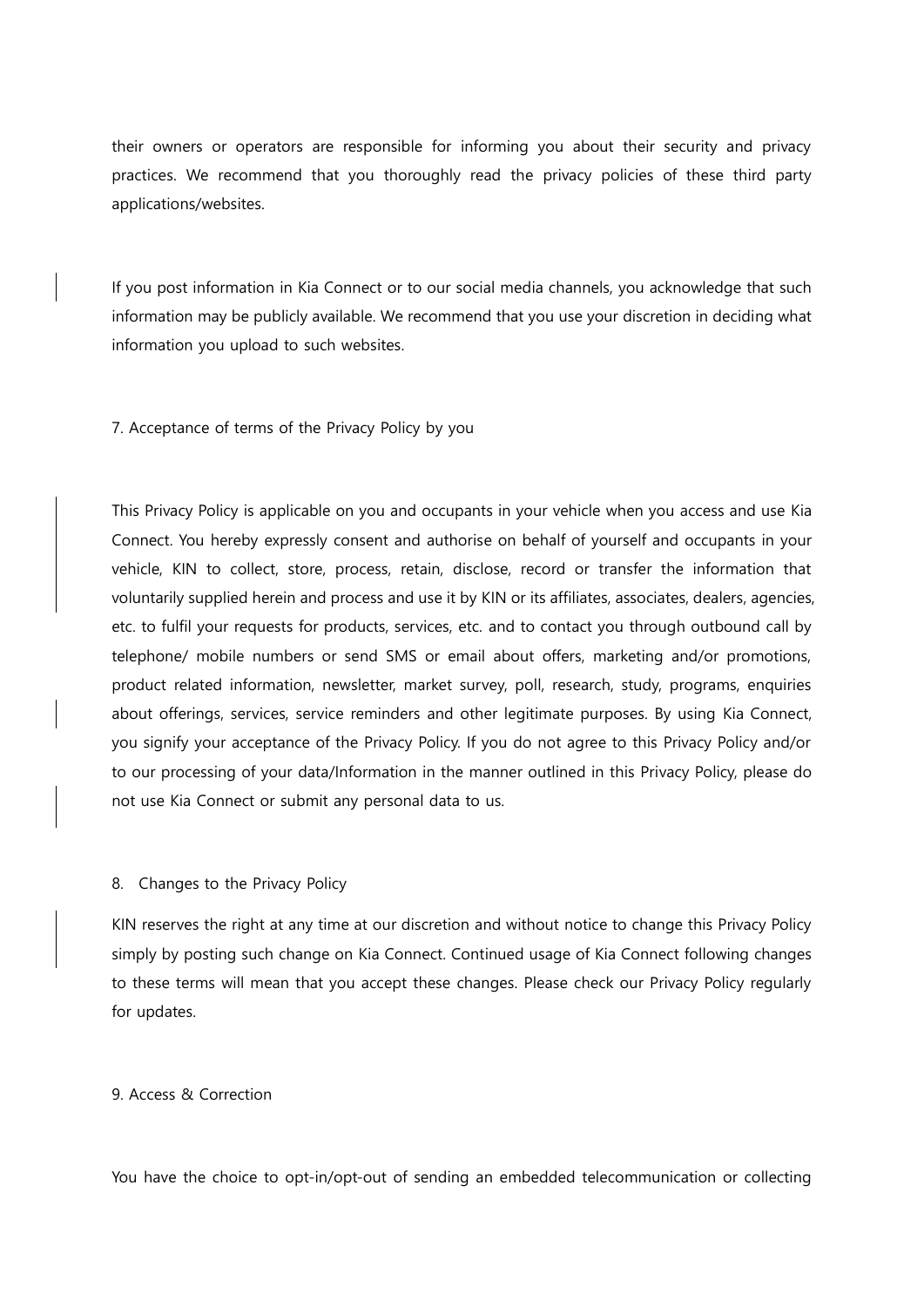and sending your Information including vehicle's diagnostic, location and trip log information or not to use Kia Connect.

You may seek access to your Information and we will provide you with access as provided under Kia Connect. We may require that you provide suitable identification for security purposes before allowing you to access your Information. Access to your Information may be refused in certain circumstances, such as where the Information relates to anticipated legal proceedings or the request for access is frivolous or vexatious. We rely on accuracy of information as provided to us both directly (from you) and indirectly. Therefore, it is very important that the information we hold about you is accurate, complete and up to date. If you become aware that any information which we hold about you is incorrect, incomplete, misleading, irrelevant or not up to date, please contact us at 1800 108 5000 to correct or update your information.

#### 10. Retention of Information

Unless specified otherwise in this Privacy Policy, we will retain your Information as permitted or required by applicable law. In some cases, even after cancellation of the user account, Your information may be retained for the purpose of legal and regulatory compliances, resolving disputes, concluding activities related to account cancellation, enforcing our agreements, Privacy Policy or for any other reason which may be deemed necessary. However, your Information will get anonymized upon cancellation of user account except for the abovementioned purposes.

### 11. Indemnification

You agree and undertake to indemnify and hold harmless Company, from and against any and all suit, dispute, actions, damages, costs and expenses, if any, of whatsoever nature, arising out of or in any way connected with this Privacy Policy, Information and/or your use or access to Kia Connect.

You expressly understand that under no circumstances, including, but not limited to, negligence, shall we be liable to you or any other person or entity for any direct, indirect, incidental, special, or consequential damages, including, but not limited to damages for loss of profits, goodwill, use, data or other intangible losses, resulting from circumstances, including but not limited to: (i) unauthorized access to or alteration of Information; (ii) any unauthorized access to or use of our secure servers